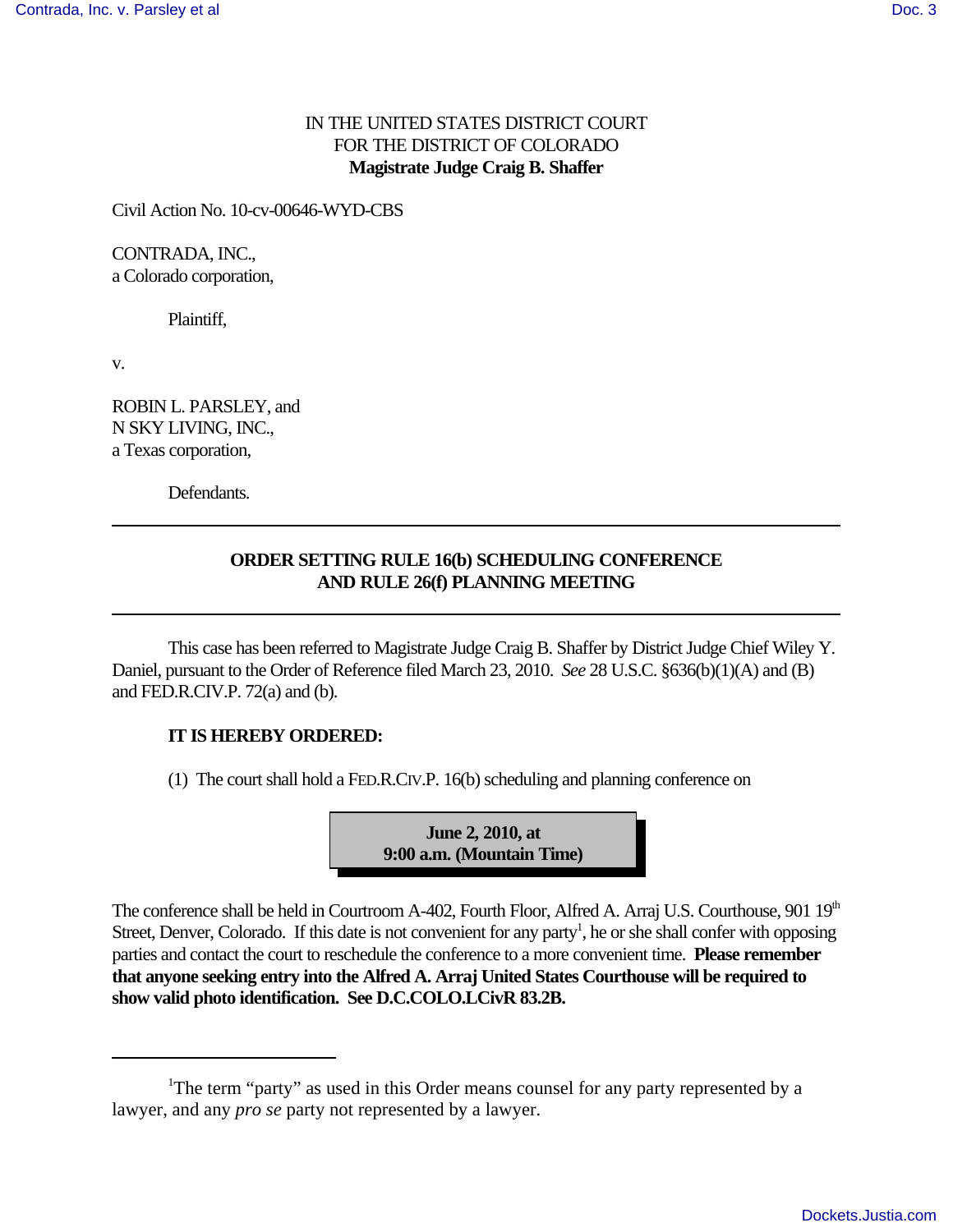A copy of instructions for the preparation of a scheduling order and a form scheduling order can be downloaded from the "Forms" section on the Court's website (http://www.cod.uscourts.gov/Forms.aspx) under the heading "Standardized Order Forms". Effective December 1, 2009, the court modified the standard scheduling order and added a specialized scheduling order for administrative record review matters. Parties shall submit a proposed scheduling order that complies with the Local Rules in effect after December 1, 2009.

The parties shall submit their proposed scheduling order, pursuant to District of Colorado Electronic Case Filing ("ECF") Procedures V.L., on or before:

> **5:00 p.m. (Mountain Time) on May 26, 2010**

Attorneys and/or *pro se* parties not participating in ECF shall submit their proposed scheduling order on paper to the Clerk's Office. However, if any party in the case is participating in ECF, it is the responsibility of that party to submit the proposed scheduling order pursuant to the District of Colorado ECF Procedures.

The plaintiff shall notify all parties who have not yet entered an appearance of the date and time of the scheduling/planning conference, and shall provide a copy of this Order to those parties.

(2) In preparation for the scheduling/planning conference, the parties are directed to confer in accordance with FED.R.CIV.P. 26(f), on or before:



The court strongly encourages the parties to meet face to face, but should that prove impossible, the parties may meet by telephone conference. All parties are jointly responsible for arranging and attending the Rule 26(f) meeting.

During the Rule 26(f) meeting, the parties shall discuss the nature and basis of their claims and defenses and the possibilities for a prompt settlement or resolution of the case, make or arrange for the disclosures required by FED.R.CIV.P. 26(a)(1), and develop their proposed scheduling/discovery plan. The parties should also discuss the possibility of informal discovery, such as conducting joint interviews with potential witnesses, joint meetings with clients, depositions via telephone, or exchanging documents outside of formal discovery.

In those cases in which: (i) the parties' substantive allegations involve extensive computergenerated records; (ii) a substantial amount of disclosure or discovery will involve information or records in electronic form (*i.e.,* e-mail, word processing, databases); (iii) expert witnesses will develop testimony based in large part on computer data and/or modeling; or (iv) any party plans to present a substantial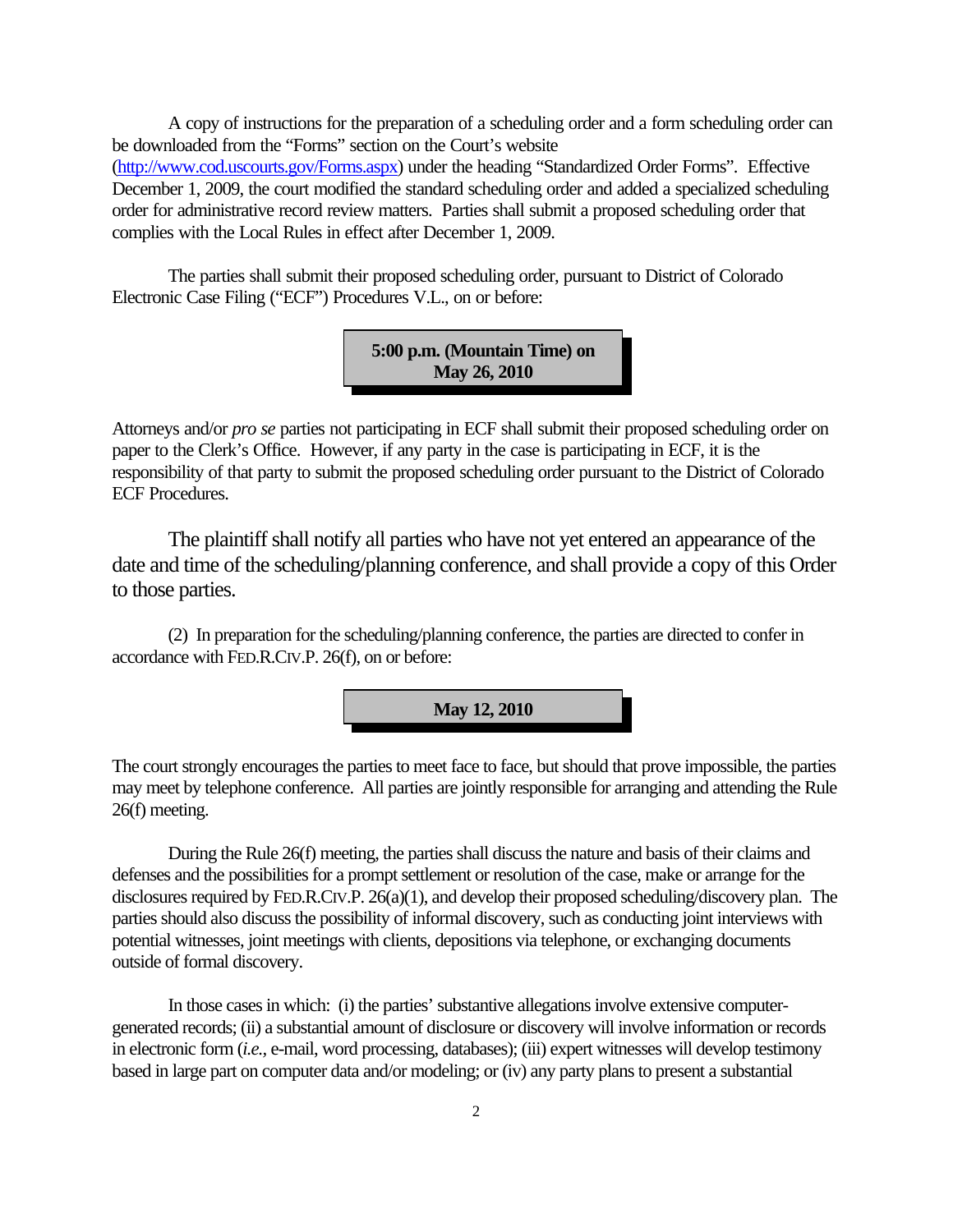amount of evidence in digital form at trial, the parties shall confer regarding steps they can take to preserve computer records and data, facilitate computer-based discovery and who will pay costs, resolve privilege issues, limit discovery costs and delay, and avoid discovery disputes relating to electronic discovery. The parties shall be prepared to discuss these issues, as appropriate, in the proposed Scheduling Order and at the scheduling and planning conference.

These are the minimum requirements for the Rule 26(f) meeting. The parties are encouraged to have a comprehensive discussion and are required to approach the meeting cooperatively and in good faith. The parties are reminded that the purpose of the Rule 26(f) meeting is to expedite the disposition of the action, discourage wasteful pretrial activities, and improve the quality of any eventual trial through more thorough preparation. The discussion of claims and defenses shall be a substantive, meaningful discussion.

The parties are reminded that pursuant to FED.R.CIV.P. 26(d), no discovery shall be sought prior to the Rule 26(f) meeting.

(3) The parties shall comply with the mandatory disclosure requirements of FED.R.CIV.P. 26(a)(1) on or before:

**May 26, 2010**

Counsel and parties are reminded that mandatory disclosure requirements encompass computer-based evidence which may be used to support claims or defenses. Mandatory disclosures must be supplemented by the parties consistent with the requirements of FED.R.CIV.P. 26(e). Mandatory disclosures and supplementation are not to be filed with the Clerk of the Court.

(4) This matter also is referred to Magistrate Judge Shaffer for settlement purposes and with the authority to convene such settlement conferences and direct related procedures as may facilitate resolution of this case. The scheduling and planning conference is not a settlement conference, and no client representative is required to appear. Nonetheless, to facilitate an early evaluation for the possibility of settlement, parties participating in ECF shall e-mail a *brief* (15 pages or less, including any attachments) Confidential Settlement Statement in PDF format to **Shaffer\_Chambers@cod.uscourts.gov** on or before **5:00 p.m. (Mountain Time) on May 26**, **2010**.

This statement shall briefly outline the facts and issues involved in the case, and the possibilities for settlement, including any settlement authority from the client. Confidential settlements that are over fifteen (15) pages are to be submitted to the court as hard copies and shall be delivered to the office of the Clerk of the Court in an envelope marked "PRIVATE PER MAGISTRATE JUDGE SHAFFER'S ORDERS".

Attorneys and/or *pro se* parties not participating in ECF shall submit a single copy of their confidential settlement statement, on paper and marked "Personal and Confidential," either by hand